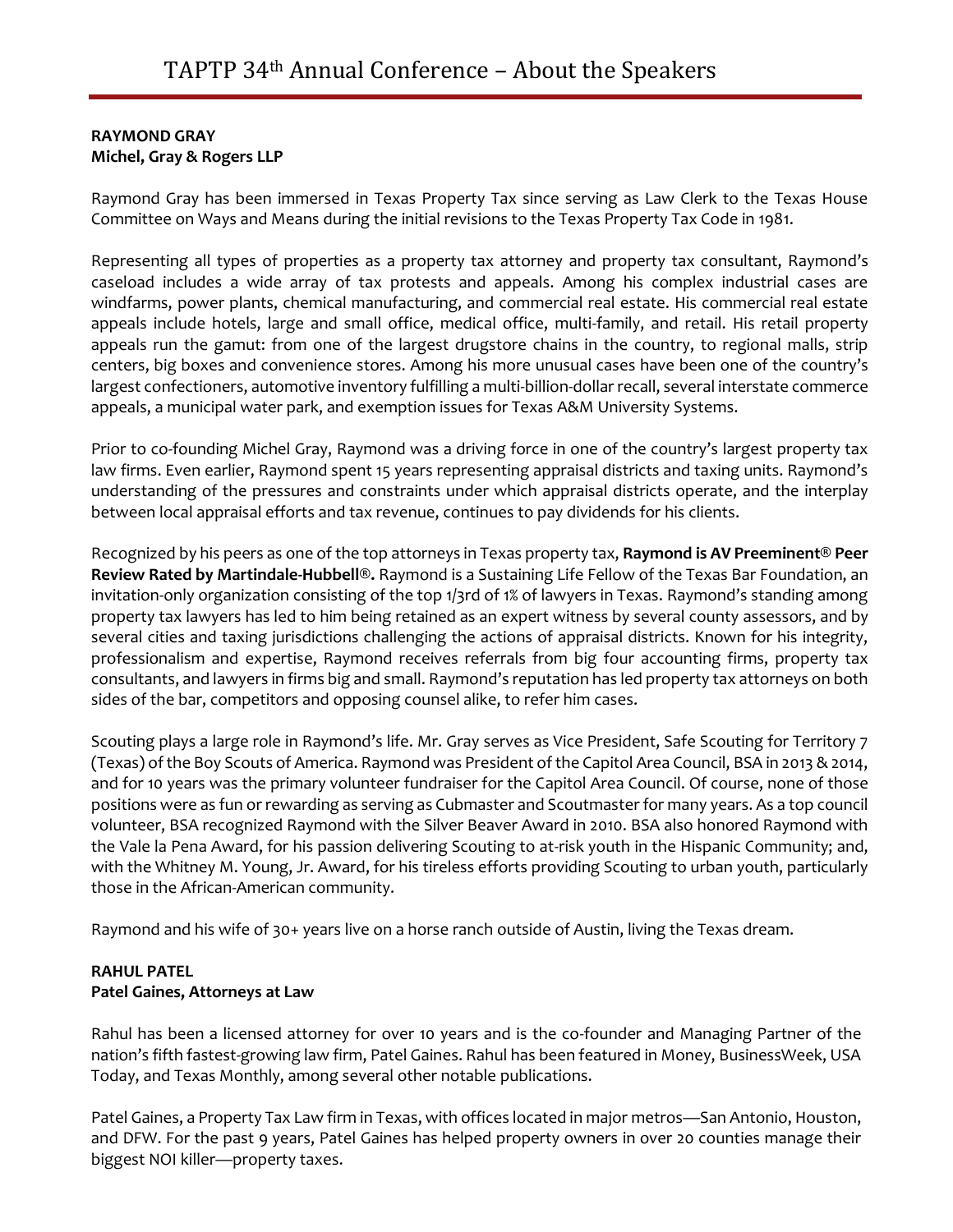Patel Gaines is not your typical property tax law firm, Patel Gaines specializes in commercial property tax, commercial real estate transactions, and litigation. The combination of these practice areas has allowed Patel Gaines to stay ahead of the curve when it comes to property tax appeals, litigation, and finding you a resolution. PG understands the nuances that go into owning and operating commercial properties that impact your value.

Patel Gaines understands the importance of your tax dollars and having the right team in place is necessary as we head into the 2022 tax season and the record-breaking increases the State is seeing.

### **AMY REILLY SALLUSTI, ESQ. Shareholder - Geary, Porter & Donovan, P.C.**

Amy Reilly Sallusti is a shareholder with the law firm of Geary, Porter & Donovan, P.C. She has twenty-one (21) years of experience in practicing in the areas of ad valorem tax litigation and eminent domain litigation representing the interests of property owners throughout the State of Texas. She received her bachelor's degree from the University of Oklahoma in 1996, her law degree, with honors, from the same university in 1999, and attended Queen's College, Oxford University, Oxford, England in the summer of 1997.

Ms. Sallusti has been a member of the Institute of Professionals in Taxation (IPT) since 2004 and has served as an instructor for the IPT Intermediate Real Property Tax School since 2012. She currently serves as a member of the IPT Property Tax Symposium Planning Committee and previously served on the IPT Annual Conference Planning Committee.

Ms. Sallusti is also a member of the Texas Association of Property Tax Professionals (TAPTP) and has spoken at numerous TAPTP conferences, served as an instructor for TAPTP courses and served as General Counsel to the TAPTP Board from 2007 through 2013. Furthermore, Ms. Sallusti is an active member of Commercial Real Estate Women (CREW), and has served on the Board of Directors for CREW Dallas and CREW in the Community. She is also a member of the Texas Association of Assessing Officers (TAAO), the Dallas Bar Association (DBA), and the SMU Real Estate Society.

Ms. Sallusti's honors include being awarded the 2010 CREW Network "20 Under 40 Award," a national award recognizing women under the age of forty who demonstrate excellence in the real estate community. She was also named a "Texas Rising Star Young Lawyer" selected by Texas Monthly Magazine and featured in the Texas Rising Star Editions in 2004, 2005, 2006, 2008, 2009 and 2011. Additionally, Ms. Sallusti is a Barrister in the William "Mac" Taylor Inn of Court.

Ms. Sallusti formerly served as the Chair and Vice-Chair of the State Bar of Texas Property Tax Committee and Chair of the DAYLChild Support Enforcement Committee. She was a member of the 2004 DAYL Leadership Class and a volunteer for the Dallas Bar Association, Lawyers in the Classroom Project, Law Week 2002.

Ms. Sallusti was admitted to the State Bar of Texas in 1999, is a college football fan, loves to travel and recently took up hiking

# **SENATOR PAUL BETTENCOURT: DISTRICT 7 President & Chief Executive Officer/Bettencourt Tax Advisors, LLC**

First elected to the Senate in 2014, Senator Paul Bettencourt represents Senate District 7, which encompasses most of West Harris County. He previously served 10 years, from 1998 - 2008, as the Harris County Tax Assessor-Collector, where he introduced "Smart Government" at the Harris County Tax Office and developed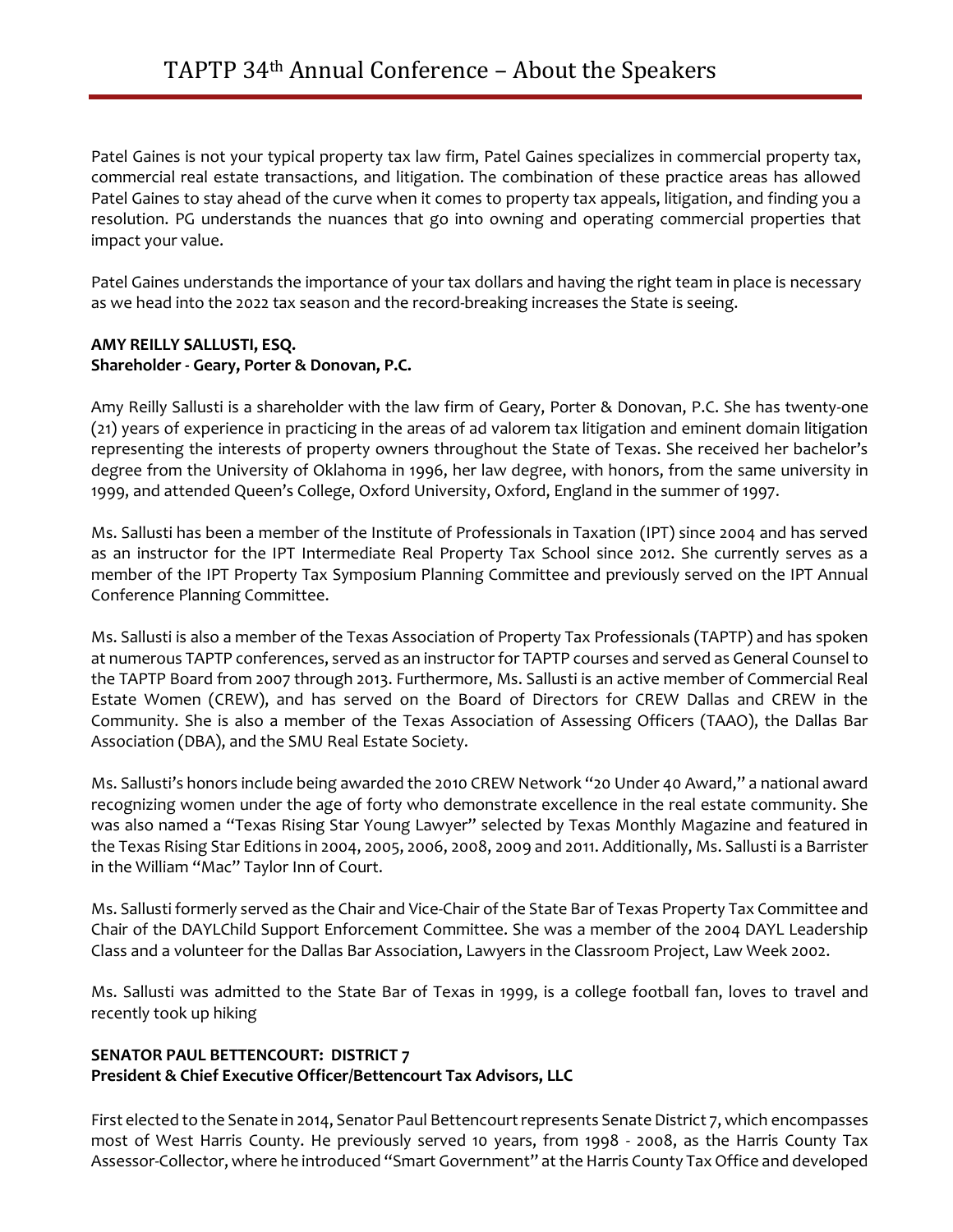a customer service-driven organization. His team created the first major county online property tax payment system and the first county tax office website with online vehicle registration in Texas. (His motto was "Get on-line, not in-line.") He was well known as the "Tax Man" for his outspoken efforts to cut property taxes.

In the most recent Legislative Session, Senator Bettencourt successfully passed Senate Bill 2, the Texas Property Tax Reform and Transparency Act of 2019, by a vote of 21-9 to bring meaningful property tax reform and relief to all Texas taxpayers. This was the first major property tax reform legislation in almost 40 years, and the culmination of two decades of advocacy. He also continued his work on adult stem cell therapies in Texas by sponsoring HB 3148, building upon previous legislative sessions to get government out of the way, allowing new therapies to flourish and give terminally and chronically ill patients hope for a better quality of life. His work during the 86th Session earned him the distinction of "Senate MVP" by Capitol Inside, "Bull of the Brazos" by Texas Monthly, the Legislative Legacy Award by Texas Public Policy Foundation and he was given the given the "Citizen's Choice Award" by Empower Texans.

A champion for conservative solutions to Texas' challenges, Senator Bettencourt has built a strong reputation at the Capitol advocating for taxpayers. In his previous legislative sessions, he worked tirelessly to pass conservative budgets, enact a supermajority requirement within a taxing jurisdiction to raise taxes, (which prevented a \$100,000,000 tax increase in its first year) as well as author SB 7 which sought to stamp out the growing plague of inappropriate student-educator relationships. A compassionate conservative, Senator Bettencourt has been a leader on "Right to Try" and adult stem cell legislation, fighting for terminally and chronically ill patients across Texas to have better access to treatments and new therapies. Legislation that he sponsored on this important issue was adopted by the American Legislative Exchange Council as a national model other states could follow. He has also greatly expanded dual credit opportunities (SB 1004) for Texas students and Joint-Authored bipartisan legislation to enhance educational opportunities for students through ISD/Charter partnerships (SB 1882).

Numerous organizations have acknowledged Senator Bettencourt for his work in the Texas Senate. In his first session, Capitol Inside named him "Most Valuable Freshman" and Vision America named him their "Outstanding Texas Legislator." He has also been named "Taxpayer Advocate of the Year" by the Americans for Prosperity, previously as an elected official he was named a "Hero of Faith" by the Houston Area Pastors' Council, and earned the "Pioneer Award" from the Harris County Republican Party.

Senator Bettencourt is the Chair of the Senate Committee on Local Government and serves on the Senate Finance, Education, and Criminal Justice committees. He has also been named to the Redistricting Committee by Lt. Governor Patrick. He also served as the Chair of the Senate Republican Caucus from January 2016 to February 2021.

A Bachelor of Science graduate of Texas A&M University in Industrial Distribution, Senator Bettencourt is the President and CEO of a tax consulting company in Houston that has grown to forty employees. He is also a radio and television personality. The Senator and his wife Susan are active members of Saint John Vianney Catholic Church, where Paul is a fourth degree Knight of Columbus.

Senate District 7 is located in Harris County and includes Bunker Hill Village, Hedwig Village, parts of Houston, Hunters Creek Village, Jersey Village, Piney Point Village, Spring, and Tomball.

# **Dr. RAY PERRYMAN, PRESIDENT & CEO The Perryman Group**

Dr. Ray Perryman is President and CEO of The Perryman Group, an economic research and analysis firm based in Waco, Texas.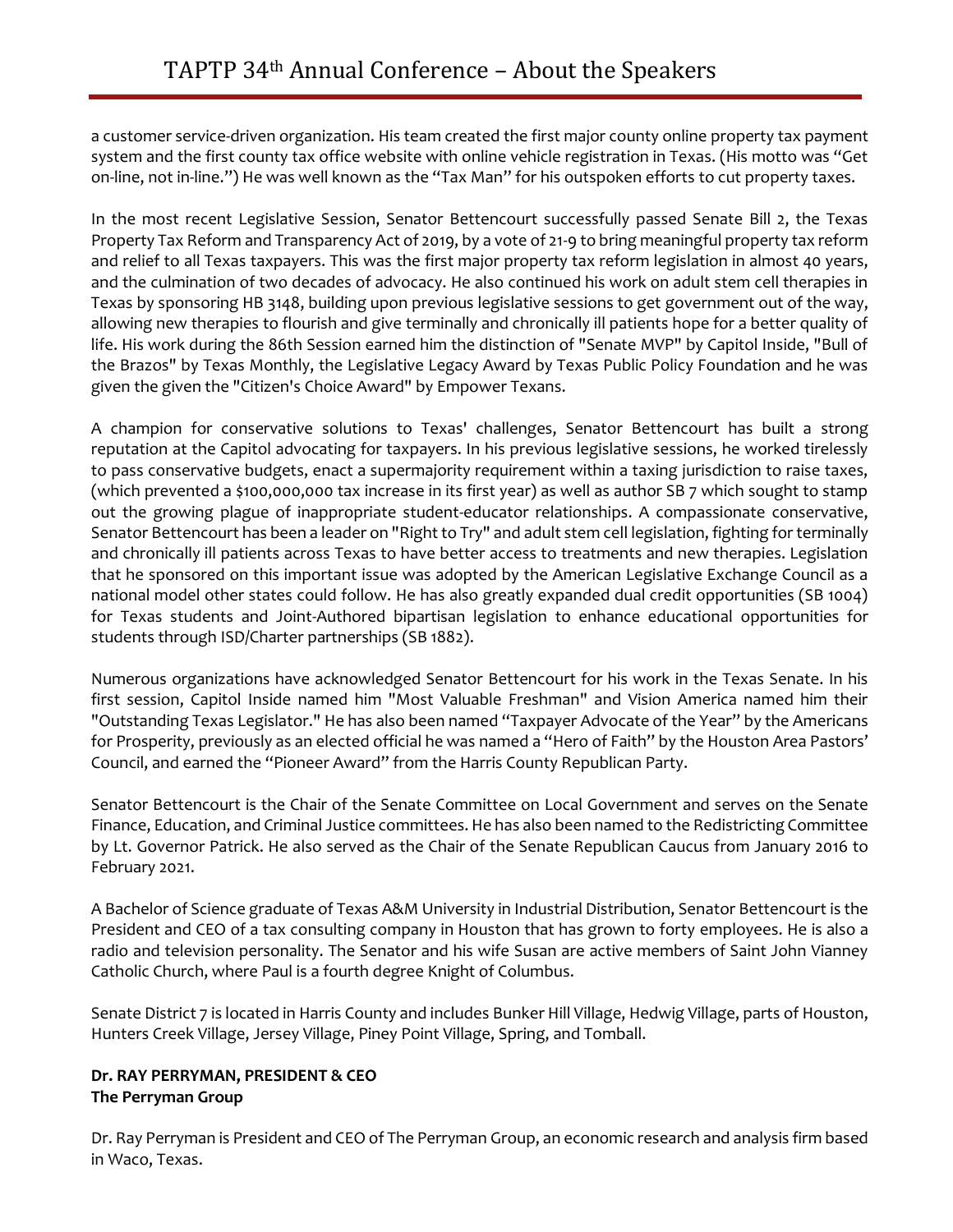He holds a BS in Mathematics from Baylor University and a PhD in Economics from Rice University. He always felt that the BS would have been somehow more appropriate for Economics. He took his first economics course on a coin flip between economics and psychology. If it had gone the other way, there might be some really messed up people in the world. In addition to his earned degrees, Dr. Perryman has received an honorary doctorate from the International Institute for Advanced Studies. After that one, he told his kids they had to start calling him "Doctor Doctor." They preferred dork, dweeb, nerd, geek, and loser (on a good day).

Dr. Perryman has held numerous academic positions in his career, including ten years as Herman Brown Professor of Economics and five years as University Professor and Economist-in-Residence at Baylor University, as well as five years as Business Economist-in-Residence at Southern Methodist University. He has authored several books and more than 400 academic papers, and has served as President of both the Southwestern Economic Association and the Southwestern Society of Economists. His current academic roles include Senior Research Fellow of the IC<sup>2</sup> Institute of the University of Texas and Institute Distinguished Professor of Economic Theory and Method at the International Institute for Advanced Studies. He also lives in Odessa while working in Waco, is the father of five young Texans (ages 33-38—although some temporarily reside elsewhere) and the grandfather of five, gets lost on his own block (he lives on a circle), and once ran one of his cars into the other one.

In the professional arena, Dr. Perryman has authored more than 2,500 trade articles, publishes a subscription forecasting service and a monthly newsletter, writes a weekly syndicated newspaper column, hosts a daily radio commentary, and appears regularly on National Public Radio (NPR). His firm engages in a broad range of complex projects for major corporate and governmental interests and has served the needs of more than 2,500 clients, including 10 cabinet departments, over half of the Fortune 100, two-thirds of the Global 25, and the 12 largest technology firms, six largest energy companies, and the five largest financial institutions in the world. In other words, he is an obsessive-compulsive workaholic.

Dr. Perryman has been called a "genius" by *The Wall Street Journal*, a "world class scholar" by *Business Week*, the "unofficial state economist" by *The New York Times*, "the most quoted man in Texas" by *Texas Monthly*, "the conscience of Texas" by NPR, and, his personal favorite, "the state's premiere barbecue connoisseur" by *The Dallas Morning News*. What his wife calls him can't be repeated in mixed company.

Dr. Perryman has received hundreds of prestigious awards for his academic and professional efforts. He has been named the Outstanding Young Economist and Social Scientist in the US, the Outstanding Young Person in the World in Business and Economic Innovation, one of Ten Outstanding Young Americans and Ten Outstanding Young Persons in the World. It is highly unlikely that he will ever receive another award with the word "Young" in it, or even "Middle-Aged" for that matter.

Dr. Perryman has been honored by The Democracy Foundation for his role in promoting capitalism in China, The Asia and World Institute for promoting international trade and academic exchange, and the Systems Research Foundation for his contributions to the field of modeling (that would be "economic" modeling, not "fashion" modeling; he seems to think there might be some confusion). He has also received the Lifetime Achievement Award from the International Institute for Advanced Studies. He was skeptical about that one, thinking it was something you received just before you croaked. He has never played in the NBA, but he has played in Wilson Pickett's band, sang the National Anthem at a Cubs game at Wrigley Field, and had his name and picture in lights on the marquee in Times Square.

Dr. Perryman has received citations from governments around the world, presidents, governors, Congress, and national and state administrative and legislative bodies, and has been nominated for the Bank of Sweden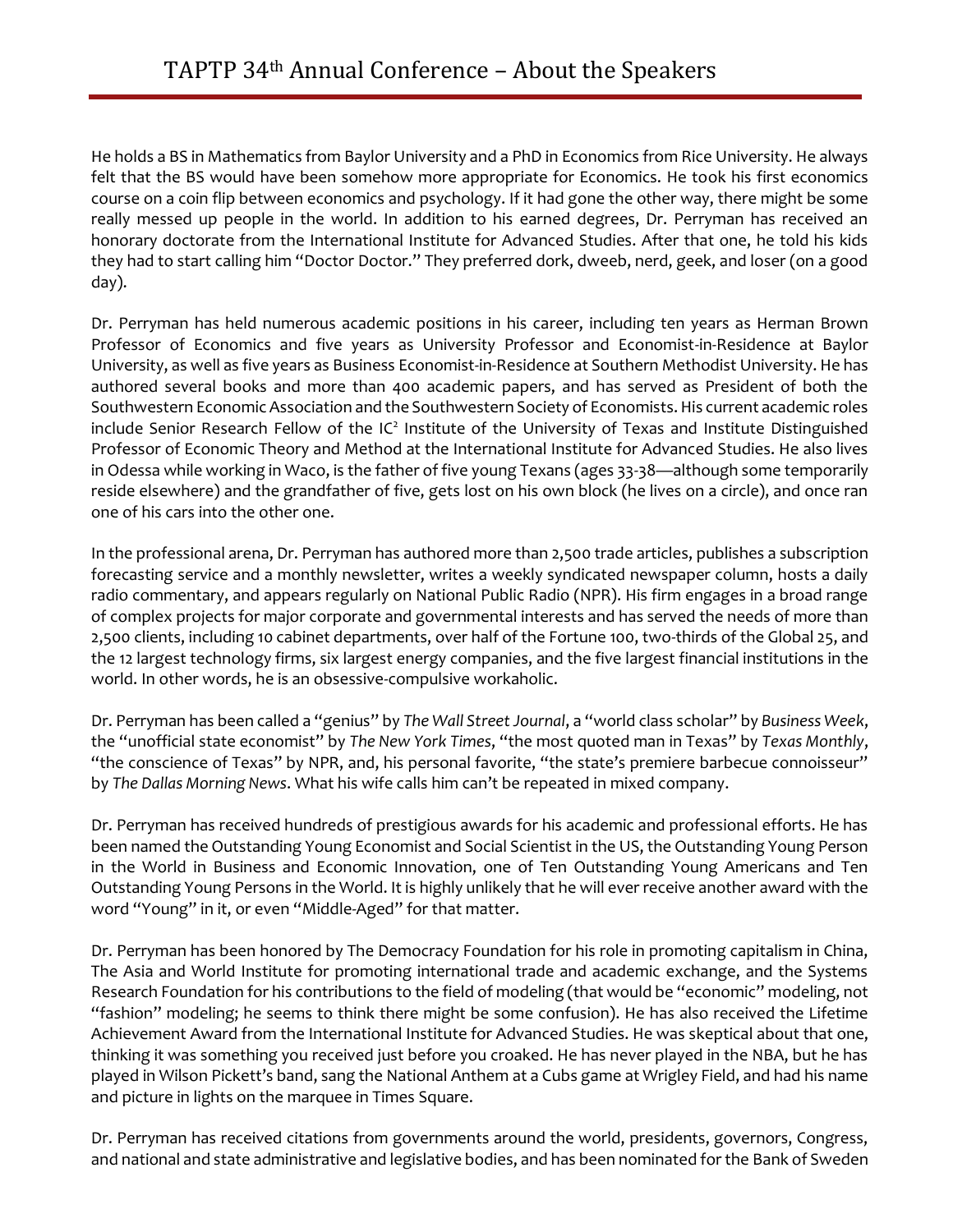Prize in Economic Sciences in Memory of Alfred Nobel (Nobel Memorial Prize in Economics). He has received far more citations from the Texas Department of Public Safety.

Some of his most gratifying work has been in the field of economic development, where he has played a key role in the creation of hundreds of thousands of jobs. He is pleased that, at long last, some of his kids actually hold some of those jobs. He devotes a substantial portion of his time to *pro bono* efforts seeking solutions to major social problems such as poverty, hunger, indigent health care, and child maltreatment. He is a past recipient of the Outstanding Texas Leader Award and has been honored by the Texas Legislature for his "tireless efforts in helping to build a better Texas." Dr. Perryman was selected as the 2012 Texan of the Year by the Texas Legislative Conference, received the 2013 Baylor University Distinguished Service Medal, was inducted into the Texas Leadership Hall of Fame in 2014, received the 2016 Cesar E. Chavez Legacy Award for his humanitarian efforts, was named the Most Dynamic Economic Researcher in the US in 2018 by Global Business Insights, received the 2019 Chairman's Award for Lifetime Achievement in Economic Development from the International Economic Development Council, was selected for the 2019 "Go Global" Award from the International Trade Council as the outstanding global economic analyst for his work on trade, energy, the environment, and other international issues, and named the Best Economic Research Service in the US in 2021 by *Corp Today Magazine*. He is also an honorary Kilgore Rangerette, although his high kick leaves a lot to be desired, so he is not yet on the traveling squad (but there is always next year!!).

# **WILL BOWEN Motivational Speaker**

Will Bowen is the founder of the Complaint Free $\widehat{R}$  movement with over 12 million followers worldwide.

Will's been featured on Oprah, Dr. Oz, Forbes, NBC's Today Show, CBS Sunday Morning, The ABC World News, Fox News, People, Newsweek, The Wall Street Journal, and Chicken Soup for the Soul. In July 2006, Will Bowen handed out 250 purple rubber bracelets inviting people to use them as a tool to stop complaining.

Will's idea EXPLODED around the world and, to date, more than 12 million of his purple Complaint Free bracelets have been distributed to people in 106 countries.

Maya Angelou provided the forward for Will's #1 International Bestselling book A Complaint Free World, which has sold more than 3 million copies in 30 languages and is required reading at many universities and businesses.

Thousands of companies worldwide have used Will's Complaint Free $\mathbb R$  Business program to increase productivity, improve communication, and raise morale.

Will's clients include The Million Dollar Roundtable, Volvo, and Kimberly Clark.

Will Bowen is a humorous motivational speaker, a #1 International best-selling author, a multi #1 Amazon bestselling author, an award-winning trainer, the 2016 Purdue University Executive in Residence, and he's the World Authority on Complaining —why people complain, what's wrong complaining, and how to get ourselves and others to stop.

# **RAY HEAD**

# **Chairman of TAPTP's Government Relations Committee**

Ray Head had 36 years of experience in providing property tax management and minimization services for owners,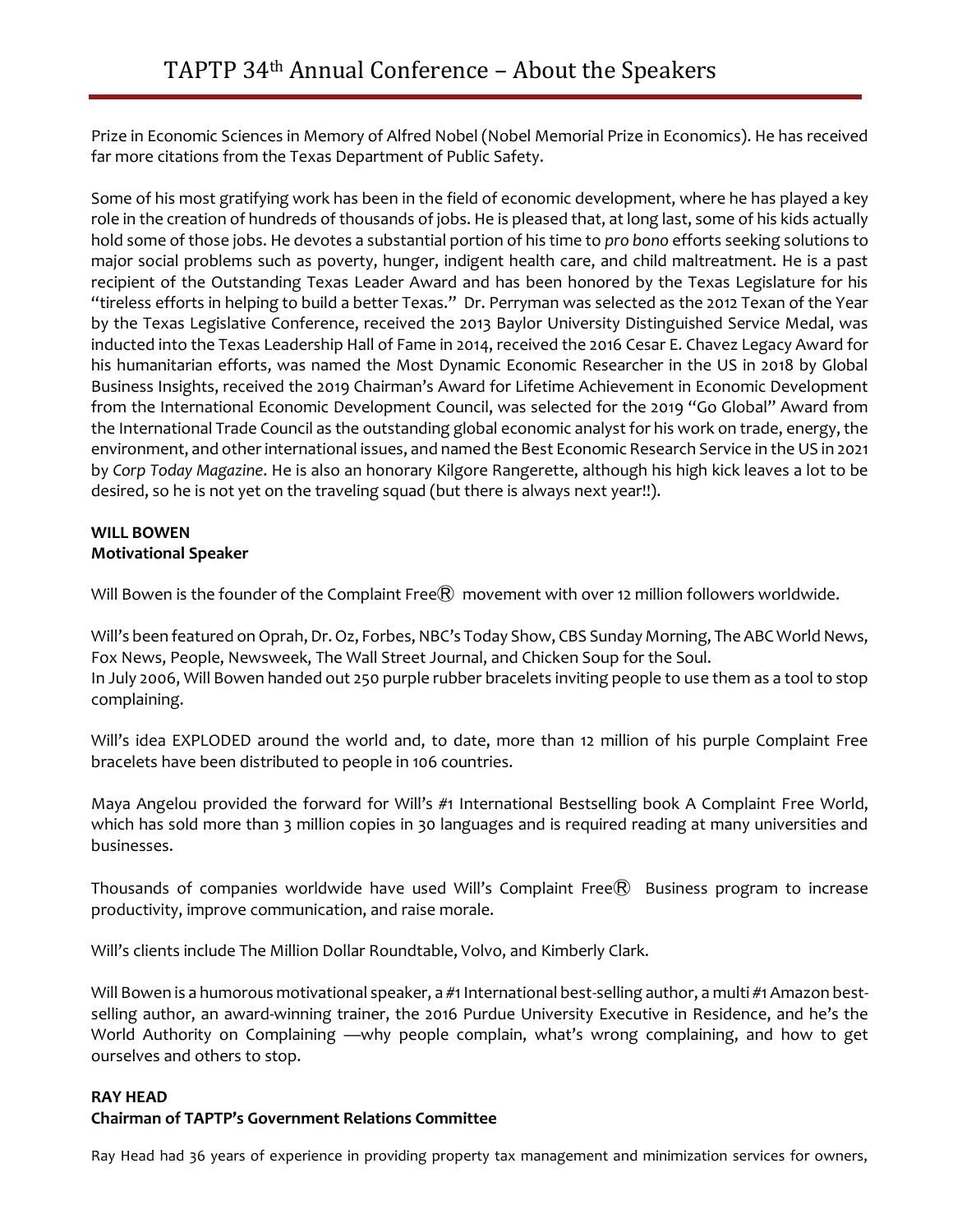managers and developers of commercial and investment real estate. Ray's property type specialties included multifamily, office, hotels, industrial properties, and land developments. Ray is a life-long resident of Austin, Texas and a frequent speaker on the subject of property taxation at local, regional and national levels.

Mr. Head is currently a registered Lobbyist and serves as the Chairman of TAPTP's Government Relations Committee.

Mr. Head is a life-long resident of Austin, Texas and a frequent speaker on the subject of property taxation at local, regional and national levels.

# **KYLE MAURO Associate, HillCo Partners**

Kyle Mauro joined HillCo Partners in 2020 and focuses primarily on HillCo's health care practice and property tax issues.

Kyle's most recent experience is prior to joining HillCo is working in the Texas Legislature guiding legislative strategy and policy development as the Chief of Staff and Committee Director to a senior member of the Texas House of Representatives who chaired the House Committee on Human Services and served on the committee dealing with taxation.

During his time in the Capitol, Kyle focused on issues related to Medicaid managed care, oversight of the state's health and human services agency, pharmaceutical issues and more. While primarily focusing on health care, he worked closely with a broad array of stakeholders with interests in taxation, gaming, transportation, telecommunications, pharmaceutical manufacturing and the electric industry.

Kyle is a graduate of Texas A&M University. He lives in Austin with his wife Megan and their Great Dane, Barnaby.

# **R. CLINT SMITH Consultant, HillCo Partners**

Clint Smith is a former HillCo Partners principal and codirector of the firm's General Government Practice. He is now acting as a consultant for the firm. Smith brings to HillCo more than 47 years of local, state and national government affairs experience. He worked for AT&T for 33 years, serving as their State Director of Government Relations in Texas from 1983 until 1998, when he joined HillCo Partners.

Smith has an extensive background in property taxes, banking, pensions, technology and telecommunications. For more than a year he worked on the Omnibus Telecommunications Act, signed by President Clinton in January 1996, and he has been closely involved with every telecommunications issue considered by the Texas Legislature since 1974. Smith represented several individual public pension funds and their umbrella organization before the Texas Legislature. He led the fight in passing key legislation for trustees of public pension funds in Texas. He also worked with Compass Bank, Intel, Microsoft and other organizations on various issues before the Texas Legislature and regulatory agencies of state and local government.

Smith is well-versed in all aspects of state and local tax legislation and represents several firms and associations before the Texas Legislature on tax matters. He also lead the firm's Sports and Entertainment Practice with his representation of the Dallas Cowboys, the National Football League and Texas Motor Speedway. He has played a role in some of Texas' biggest legislative fights in recent years, including pushing for a new stadium for the Dallas Cowboys, fighting cable providers' bid to shut out the NFL Network, and bringing local dollars to NASCAR and the Texas Motor Speedway.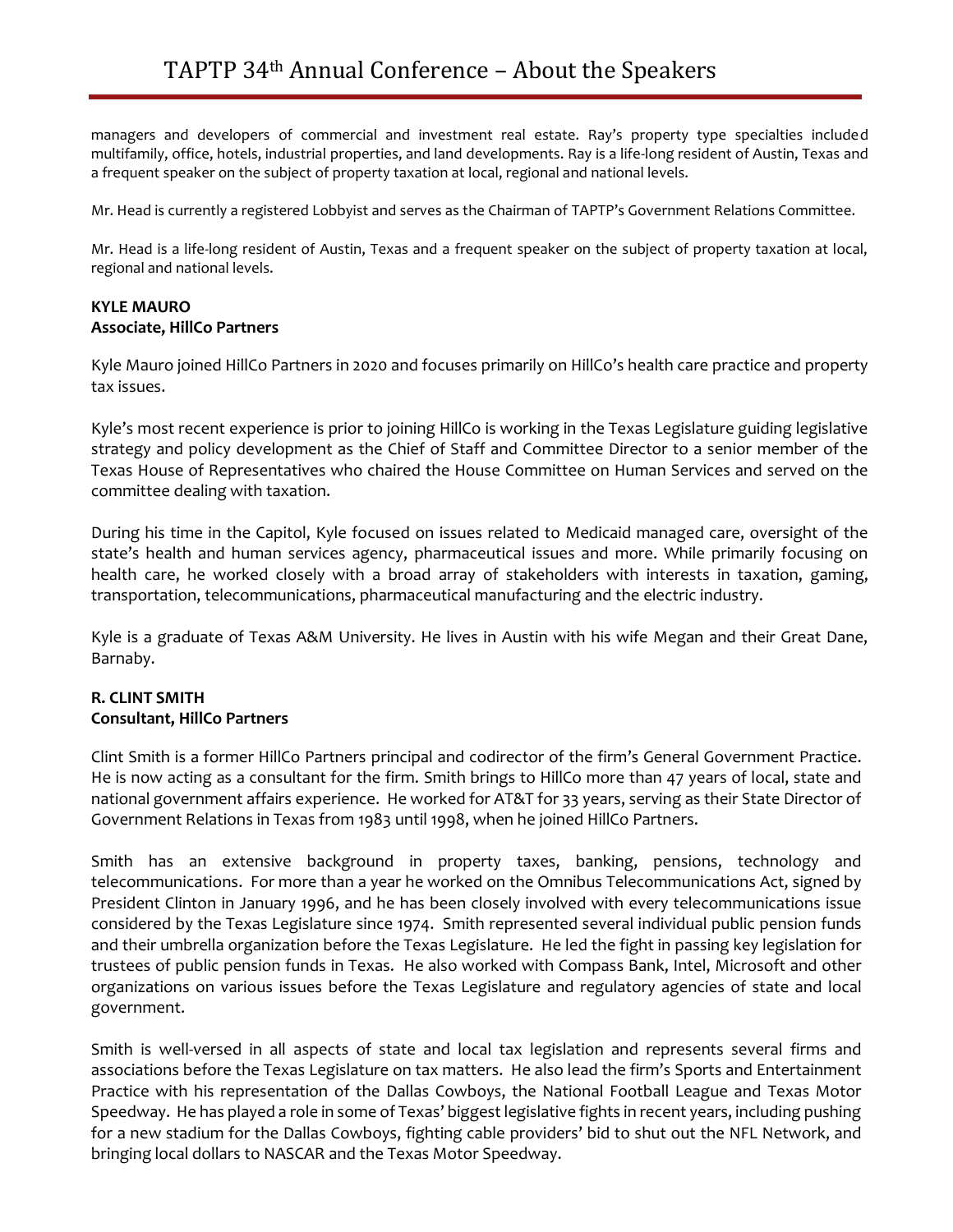Smith graduated from The University of Texas at Austin with a bachelor of arts degree. He also received a master of liberal arts degree from Southern Methodist University.

# **REPRESENTATIVE HUGH SHINE District 55, Texas House of Representatives**

State Representative Hugh D. Shine was the first Republican in Bell County to be elected since 1876 to the Texas House of Representatives in 1986. Shine was elected in a special election and served two consecutive terms. He left the Legislature in 1991, to focus on his family, business, and military career. He returned to the Legislature in 2016 and is seeking his fourth term in 2022.

Shine's political career included a presidential appointment in the Reagan and Bush Administrations, serving on the President's Intergovernmental Council on Education from 1986-1990. He also served on the Temple City Council and was Mayor Pro-Tem.

During his service in the Legislature, Shine's committee assignments include the House Ways and Mean, Labor and Employment (Vice-Chairman), Judiciary, Corrections, Business and Industry (Vice Chairman) and General Investigating and Ethics.

Highlights of Representative Shine's legislative accomplishments include joint authorship of Texas' Economic Stabilization Fund (ESF) better known as the "Rainy Day" fund, created authorization for Bell County's Underground Water Conservation District and most recently the Constitutional Amendment that grants property tax relief to property owners in the event a disaster declaration is issued by the Governor for the area.

Shine's military career spanned 30 years, six years on active duty and 24 years as a member of the Texas Army National Guard. Colonel Shine was a Master Army Aviator who flew the UH-l, UH-60 and AH-64 helicopters. He served in South Korea, had a tour in South Korea and Bosnia and as the 49th Armored Division Aviation Brigade Commander was responsible for deploying aviation and cavalry assets to Iraq, Bosnia, Afghanistan and other theaters of interest. Colonel Shine is a graduate of the Army War College.

His professional career in financial services includes 39 years of experience as a financial advisor and branch manager. He holds a BBA from Sam Houston State University, a Masters in Business Administration from Baylor University and graduated from the Wharton School of Business' executive education program. Shine has served the community on the Temple Reinvestment Zone, The Temple Economic Development Corporation and the Temple Chamber of Commerce.

He and his wife, Debbie, have four children and seven grandchildren and have been married for 33 years. They are members of Temple Bible Church.

# **ADRIANA CRUZ**

# **Executive Director, Governor's Economic Development & Tourism Office**

Adriana Cruz is Executive Director of the Governor's Economic Development and Tourism Office. The Office markets Texas as one of the world's premier business and travel destinations. Cruz provides leadership to Business and Community Development, Economic Development Finance, Texas Tourism, Texas Workforce Investment Council, Texas Music Office, and the Texas Film Commission. Cruz has more than 20 years of leadership experience in economic development, marketing, and international business. Prior to her appointment to lead the Texas Economic Development and Tourism Office, she was President of the Greater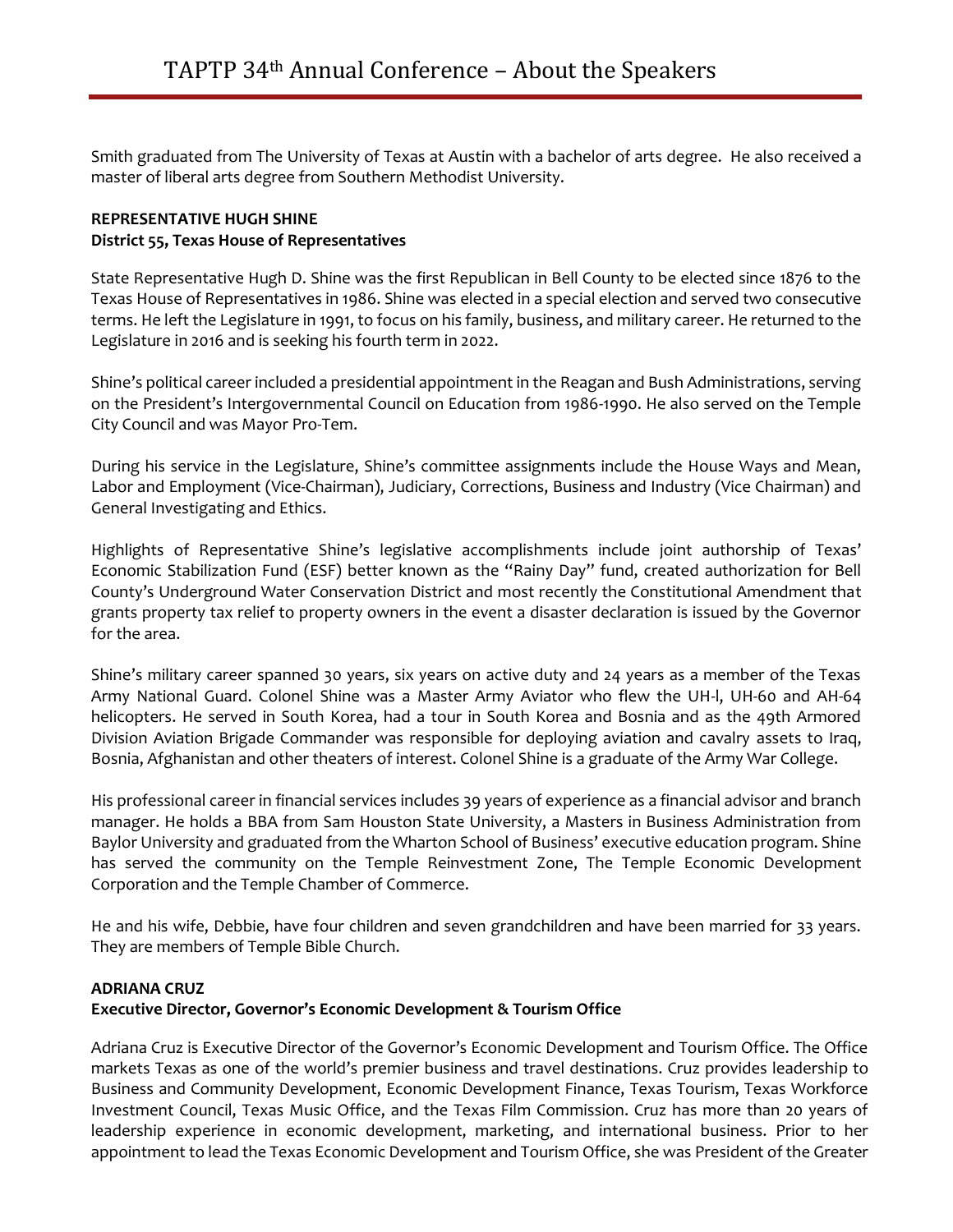San Marcos Partnership. Previously, Cruz was Vice President of Global Corporate Recruitment for the Austin Chamber of Commerce.

Earlier this year, Cruz was appointed by Governor Abbott to the Strike Force to Open Texas, a team of leaders to advise the Governor on safely and strategically reopening the state of Texas. Cruz serves on numerous boards including vice chair of the Advisory Council on Cultural Affairs, the Texas Economic Development Council, and the Texas Workforce Investment Council

### **SHANNON MURPHY Director, Property Tax Assistance/Texas State Comptroller's Office**

Shannon Murphy is the Director of the Comptroller's Property Tax Assistance Division (PTAD). She has an MBA from St. Edward's University. She has been with the Comptroller's office for 20 years with 16 of those years in PTAD.

Before coming to property tax, Shannon held leadership positions in both the Legislative Affairs division and the Texas Treasury Safekeeping Trust Company. Since coming to PTAD, she has held the positions of Appraisal Standards Review Project Manager, Education and Communications Manager, Assistant Director and Director. Shannon has her RPA, RTA, CTA and AAS designations.

# **ALLISON MANSFIELD**

# **Assistant Director, Property Tax Assistance/Texas State Comptroller's Office**

Allison Mansfield is the Assistant Director of the Property Tax Assistance Division with the Comptroller's office. She began her career with the agency in the Legislative Affairs Division serving in various roles and working primarily on tax policy and property tax issues. Allison holds a bachelor's degree from Texas A&M University and a master's in public policy with a focus in international security and economic policy from the University of Maryland.

### **JOSEPH M. HARRISON IV, PRINCIPAL Harrison & Duncan, PLLC Of Counsel: Michel Gray Rogers, LLP**

JOE HARRISON has been representing property owners, agents and consultants, managers and other fiduciaries throughout the State of Texas on property tax issues and disputes for 35 years on issues of value, exemption, special use appraisal, tax abatement and incentive agreements, delinquent tax matters and property tax remedies under the U.S. Bankruptcy Code. Harrison began work in the ad valorem tax area in the early 1980's, then after law school joined Valero Energy Corporation in 1984. Stints with private firms followed, including seven years with international firm Haynes and Boone, and eight more as part of a statewide property tax "boutique" prior to founding the firm that evolved into Harrison & Duncan in 2004. Harrison served as multi-year Chair of the Property Tax Committee of the American Bar Association Section of Real Estate, Probate and Trust Law, Editor of the ABA annual Property Tax Case Law Survey, and also chaired the Legal and Legislative Committee(s) of the national Institute for Professionals in Taxation, a national organization of businesses and tax professionals. Harrison's tax litigation abilities are augmented by extensive past experience in a variety of commercial, real estate, contract dispute and financial institution litigation. Besides Texas state courts, Harrison has also been admitted at various times to practice before the United States Supreme Court, United States Courts of Appeal for the Third, Fifth and Seventh Circuits, all U.S. District Courts in Texas, and numerous U.S. Bankruptcy Courts nationwide. Joe has been a prolific speaker and writer over the years on a variety of property tax subjects, is a longtime TAPTP member and frequent participant in TAPTP's annual caselaw review panel, and currently serves as TAPTP's General Counsel.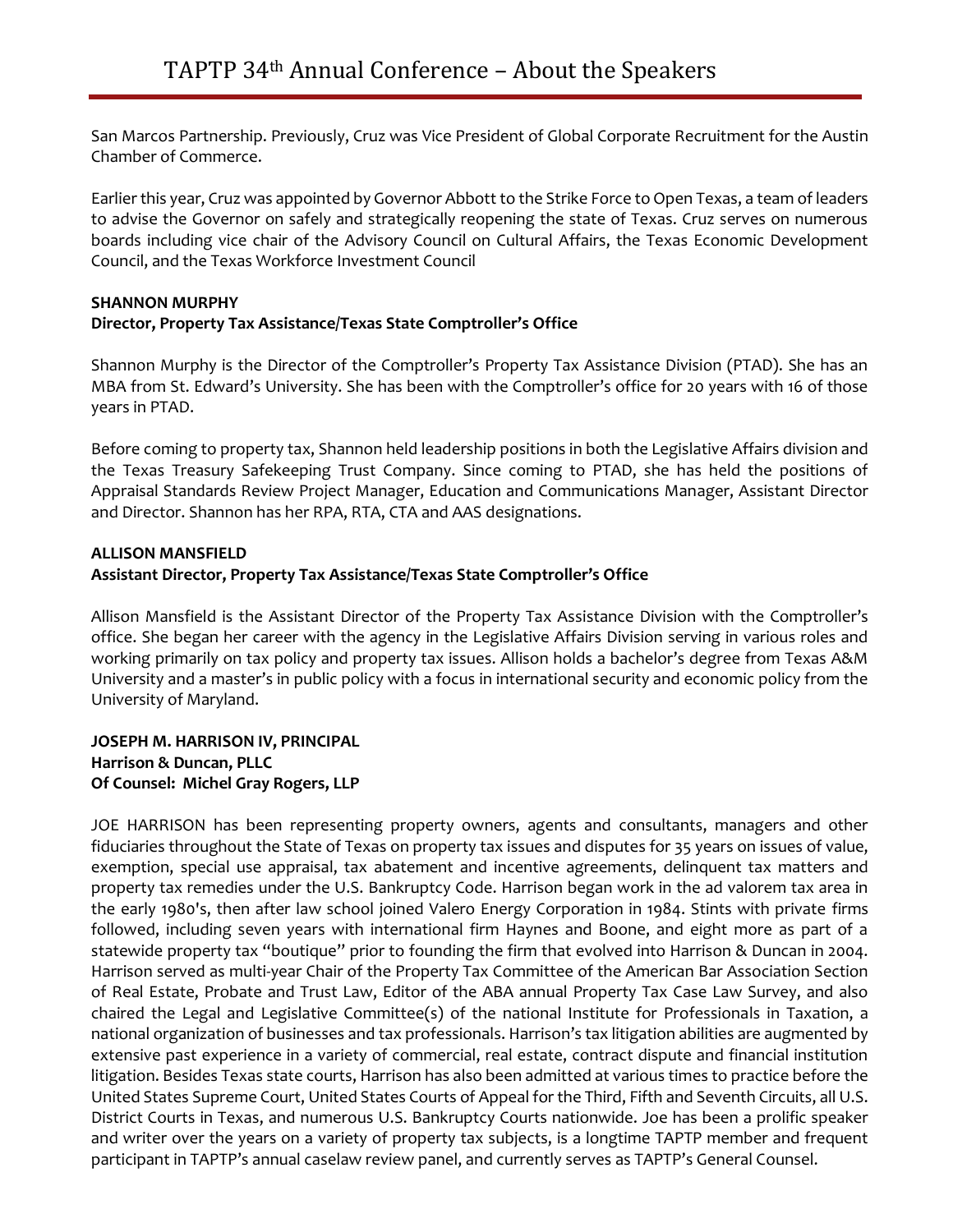Education: \* St. Mary's University School of Law, San Antonio, Texas, J.D., With Distinction \* Loyola University, Baltimore, Maryland, B.A., (Economics, Political Science), Summa Cum Laude

### **MARY VAN KERREBROOK Van Kerrebrook & Associates P.C.**

Van Kerrebrook & Associates P.C. represents commercial property owners in property tax valuation disputes in Harris, Fort Bend, and Montgomery Counties. Mary Van Kerrebrook is past Chair of the State Bar of Texas Property Tax section. Mary's undergraduate degree is in economics, from Northwestern University in Evanston, Illinois. Her law degree is from Southern Methodist University Law School, where she was both on the law review and member of the school's trial advocacy team.

Van Kerrebrook & Associates' notable cases include *Harris County Appraisal District v. Riverway Holdings*, the seminal case upholding a summary judgement for taxpayers on the issue of property's taxable value.

# **DAVID KAPLAN**

# **Of Counsel/Geary, Porter & Donovan, P.C.**

Mr. Kaplan concentrates his practice on representing property owners in the areas of ad valorem property tax disputes and litigation, negotiating economic development incentives and eminent domain law.

Mr. Kaplan is a frequent lecturer on property tax issues for industry, Appraisal District and property owner groups. He has served as General Counsel for the Texas Association of Property Tax Professionals and Chair of the State Bar of Texas Property Tax Committee. He was admitted to the State Bar of Texas in 1987.

He earned his bachelor's degree in business from the University of Texas in 1984 and his juris doctor from UT School of Law three years later.

While attending law school, Mr. Kaplan was selected as a member of Order of the Barristers, competed on the National Mock Trial Team and served as chairman of the Board of Advocates and the national law student representative on the Council of the Litigation Section of the American Bar Association Litigation Section. He also worked for the Texas House of Representatives as a Chief Legislative Aide while attending business and law school.

#### **DEBRA G. BAWCOM CEO/Texas Protax Austin, Inc.**

Debra has been a licensed attorney and Senior Property Tax Consultant for over 15 years. She has been with Texas Protax since 1995 and has worked through the company to become the Chief Executive Officer. Debra has represented nearly every property type in Texas in nearly every county.

Debra received her Juris Doctor degree from Texas Wesleyan School of Law and her Bachelor of Arts degree from McMurry University. She is a member of the State Bar of Texas since 2005 and has held a license with TDLR since 1999. Debra has served as President of the Texas Association of Property Tax Professionals (TAPTP) among other Board and Executive level appointments. She currently serves as the Education Committee Chair and is an instructor for TAPTP's Education Seminars. Debra has also been appointed as an advisory council member for the Property Tax Consultant's Advisory Board with the Texas Department of Licensing and Regulation.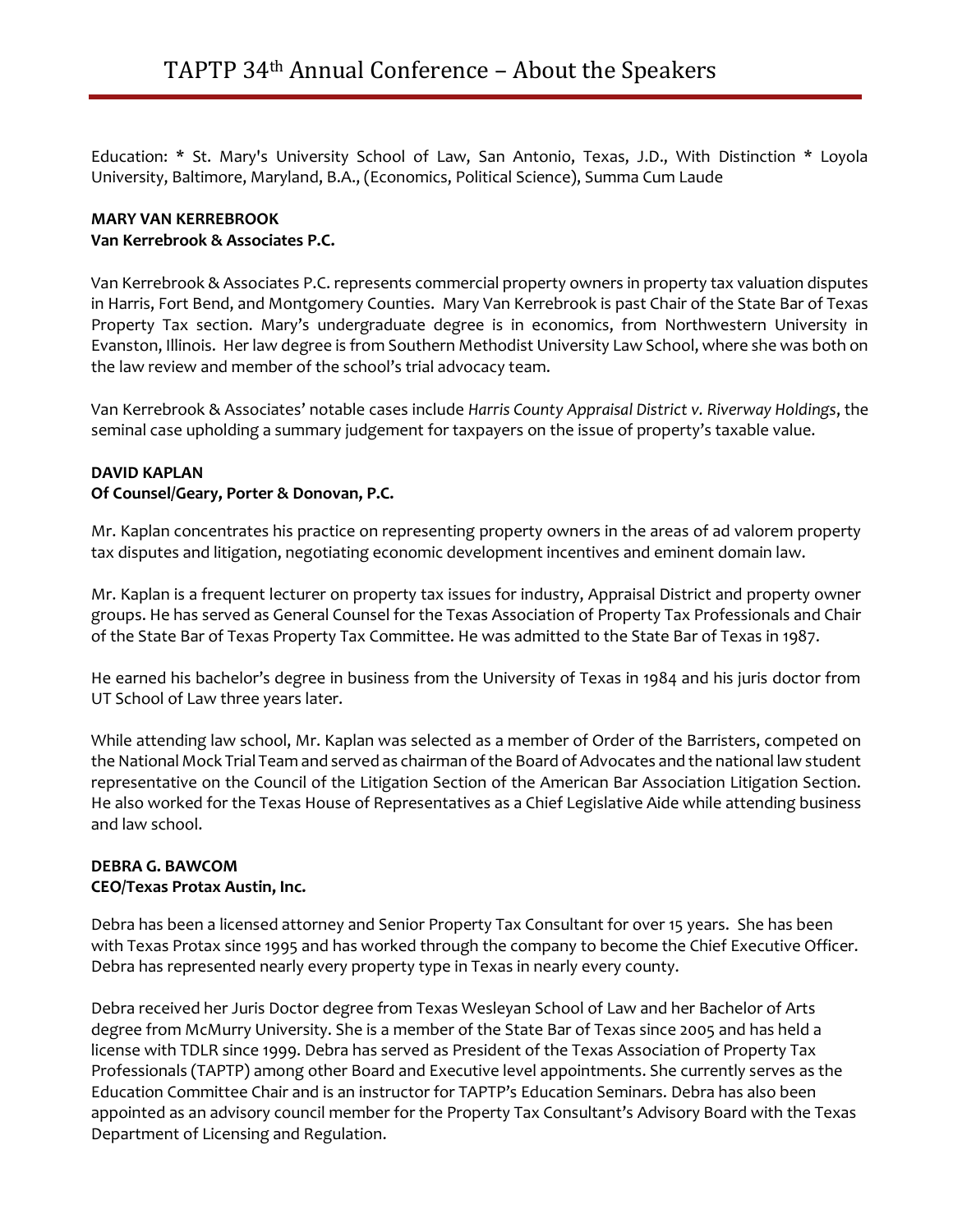When not working in property tax, Debra loves to follow the Mercedes-AMG Petronas Formula 1 Team but is also huge fan of Red Bull's Max Verstappen. Go #33!

# **JASON C. MARSHALL The Marshall Firm, PC**

**Jason Marshall**'s entire legal career has been focused on local government law and property tax litigation. At **The Marshall Firm,** his practice focuses upon representation of property owners and developers in zoning, land use and property tax matters.

Mr. Marshall is from Dallas, and attended undergraduate school at Texas A&M University, where he graduated with honors, receiving a B.S. in economics. He received his law degree from the University Of Texas School Of Law. He is a certified mediator, and is licensed to practice in the U.S. Courts for the Northern and Eastern Districts, as well as the Fifth Circuit Court of Appeals. Jason was formerly a partner at the firm of Nichols, Jackson, Dillard, Hager & Smith, LLP where he represented a number of municipalities and tax appraisal districts. He is also a former shareholder of Winstead Sechrest and Minick, one of Texas' largest law firms.

Jason has addressed conventions held by the State Bar of Texas, Texas Association of Assessing Officers, Texas Association of Appraisal Districts, Texas Association of Property Tax Professionals, and the Texas Municipal League. He is past President of the Texas Association of Assessing Officers, North Texas Chapter, and Past-President of the Dallas Federal Bar Association.

# **ROLAND H. ALTINGER**

# **Chief Appraiser, Harris County Appraisal District**

ROLAND H. ALTINGER, Chief Appraiser, Harris County Appraisal District

With a B.B.A. in Management from Texas State University and experience in property management and sales, market research, and commercial appraisal, Roland came to HCAD in 1988, a residential appraiser trainee. In 30 years, he worked up through division leadership, taxpayer liaison, assistant chief, deputy chief, and (in July 2016) chief appraiser.

Frequent presenter and witness before Texas legislatures, he leads the largest U.S. appraisal district doing annual reappraisal (1.9 million parcels, \$ 0.7 trillion in value, a Houston Chronicle Top Workplace 2017 through 2021). IAAO Instructor and Past- President of TAAD Chapter of IAAO. Vice President of TAAD and former Trustee, Region IV. Avid fisherman and father of three.

# **JEFF LAW Chief Appraiser, Tarrant Appraisal District**

Mr. Law is a native of Burleson, Texas and resides there with his wife and twin teenaged daughters. He graduated from Texas Christian University with a Bachelor of Business Administration degree in Finance.

Jeff serves as the Chief Appraiser for the Tarrant Appraisal District. Prior to TAD, he served for more than ten years as the Chief Appraiser of the Hood County Appraisal District and has collectively worked in the property tax profession for more than twenty-seven years.

Jeff has served as President of the Texas Association of Appraisal District and is also members of the Texas Association of Assessing Officers and the International Association of Assessing Officers. Jeff also serves on the Fort Worth Aviation Advisory Board and is a private pilot.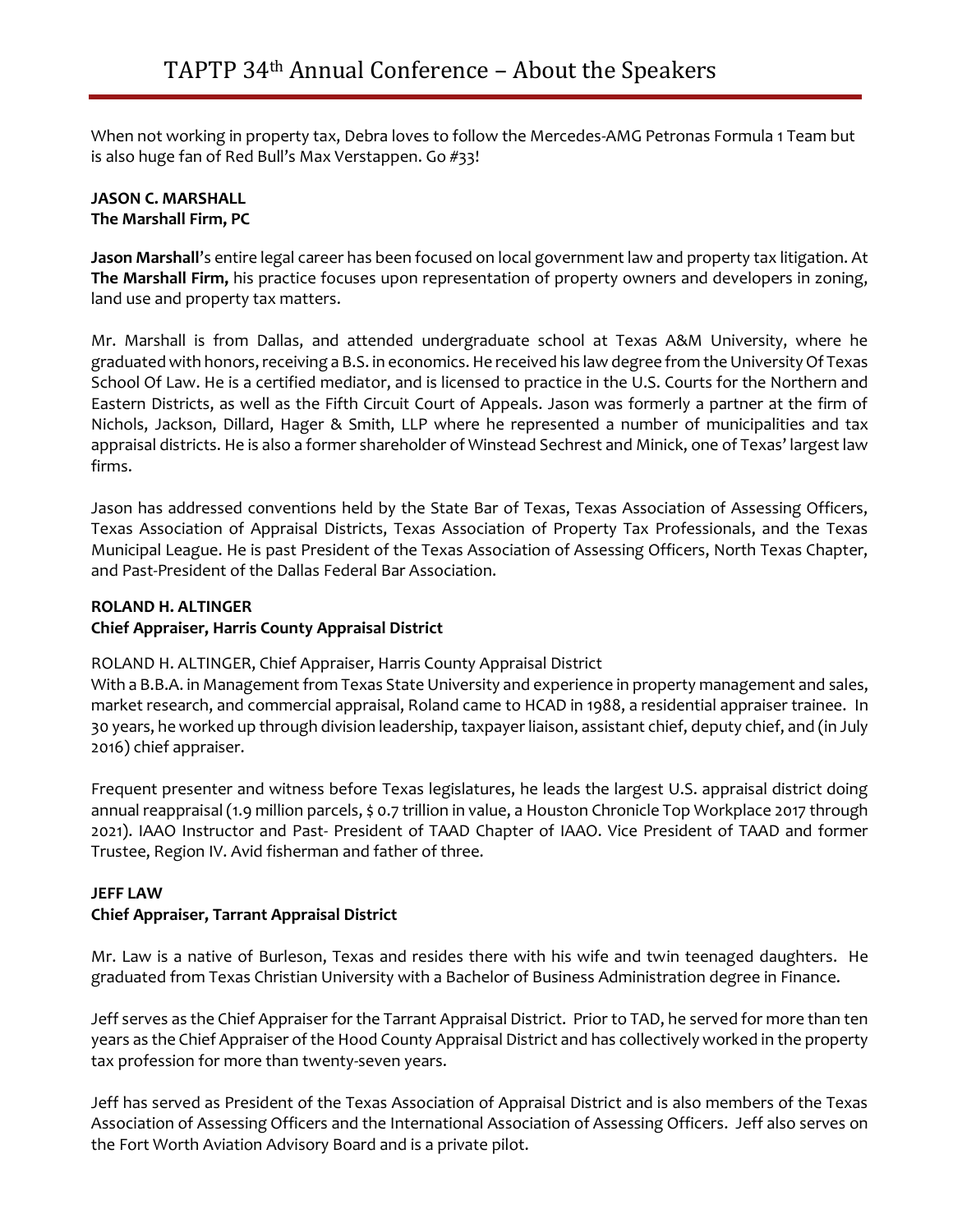He is a certified property tax instructor for the State Comptroller's office, and is a past recipient of the Certified Tax Administrator of the year award.

Jeff is a frequent speaker for state property tax associations and civic and local community groups.

#### **BRENT SOUTH**

### **Chief Appraiser, Hunt Central Appraisal District**

Brent began his career in the property tax profession at Smith County Appraisal District and has worked for Dallas CAD and Rockwall Cad before accepting the position of Chief Appraiser for Hunt Cad in 2007.

He holds a Bachelor of Science in Business Management from Western Governors University and has obtained the designations of Registered Professional Appraiser, Registered Texas Assessor, Certified Tax Administrator and Certified Chief Appraiser.

Brent was the 2014 President of the Texas Association of Appraisal Districts and currently serves as chair of the TAAD Legislative Committee. He was awarded the 2011 James W. Robinson Legislative Award for his work with the Texas Legislature and the Earl Luna award in 2017.

Member of the Texas Association of Assessing Officers, Rural Chief Appraisers, International Association of Assessing Officers, Hunt County Alliance for Economic Development, Leadership Hunt County, Greenville Rotary Club, and serves on the Greenville Chamber of Commerce Governmental Affairs Committee.

#### **MARYA CRIGLER**

# **Chief Appraiser, Travis Central Appraisal District**

Marya Crigler is a graduate of the University of Texas at Austin. She has over 25 years' experience with Travis Central Appraisal District and during that time has held a variety of positions to include Appraiser, Modeler, Director of IT, ARB coordinator, Deputy Chief of Operations and was appointed Chief Appraiser in December 2011. She is a member of the Texas Association of Appraisal Districts, International Association of Assessing Officers, Texas Association of Assessing Officers and served on the Comptrollers Property Value Study Advisory Committee.

#### **W. KENNETH NOLAN Chief Appraiser, Dallas Central Appraisal District**

W. Kenneth Nolan is Chief Appraiser for the Dallas Central Appraisal District. In his duties as Chief Appraiser, he is responsible for Appraisal Services, Administrative Services, Legal Services, and Information Technology. This includes a staff of 242 with an annual budget in excess of \$29 million. The Dallas Central Appraisal District includes 61 taxing jurisdictions, 830,000 parcels of real and personal property with a total value of in excess of \$400 billion. He has been with the DCAD since its inception in 1981and has been Chief Appraiser since 2005.

Ken received a B.A. in Political Science from the University of Texas at Arlington in 1976 and a Masters in Public Administration from Lamar University in 1980. He also holds the RPA (Registered Professional Appraiser and RTA (Registered Tax Assessor Collector) designations from the Texas Department of Licensing and Regulation and the CTA (Certified Tax Administrator) from the Institute of Certified Tax Administrators and TAAO.

Ken began his career in property taxes in 1977 as an appraiser with the office of the Jefferson County Tax